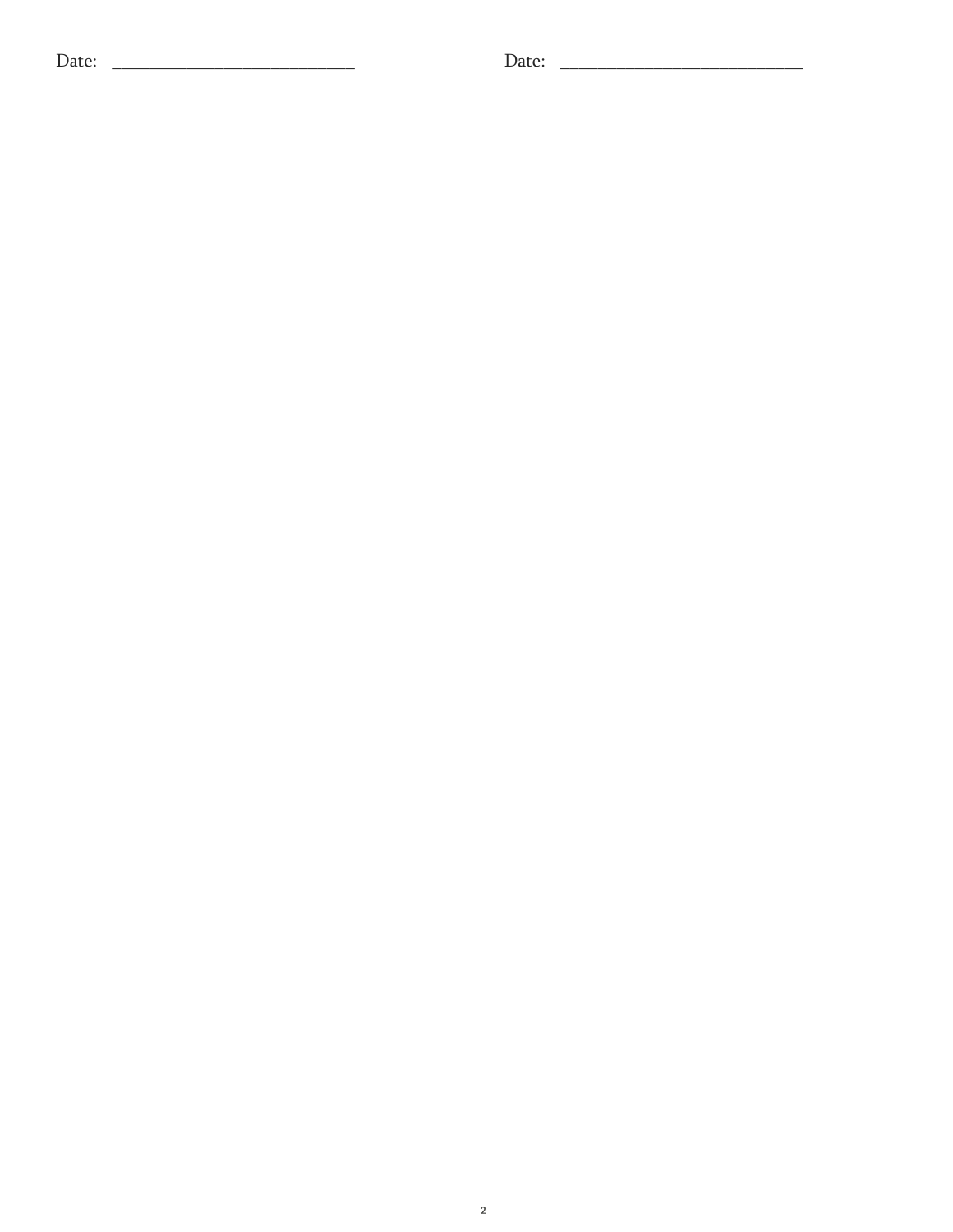# Attachment A – Services and Fees:

The listed below apply to the Client's use of the Harry Parker Boathouse facilities and grounds

## Event Services & Equipment Included:

- A CRI representative will be available to meet with caterer/vendors for site visits. Prior written confirmation of meeting dates and times is required.
- A CRI representative will be available for vendor deliveries, set-up and pick-up times. Prior written confirmation of associated dates and times is required.
- ●Coordination of Venue Site preparedness
- A day of on-site support staff person for agreed upon schedule
- 4 hours for use of event space
- 4 hours for event set-up
- A professional cleaning staff member for the duration of the event and one-hour post event
- ●CRI on-site tables and chairs, subject to availability. Use of CRI tables and chairs must be confirmed in writing no less than two weeks prior to the event date. Includes:
	- o 170 folding white folding chairs,
	- o 20 60" rounds
	- o 8 8' banquet tables
	- o 10 high-top cocktail tables
- DCR Permits
- Required Police Detail (first 4 hours, one officer)

CRI DOES NOT set-up any function equipment. Your caterer or event planner is responsible for set-up of tables, chairs, etc. Initial:

#### Function Space:

- \_\_\_ Alte Achter Community Room
- Event Tent (40 feet x 70 feet)
- East Outdoor Courtyard Space (Between Sculling
- Pavilion and Main Boathouse)
- \_\_ Outdoor Cocktail Reception
- Boat Bay (will use if raining)
- \_\_ 1980 Team Meeting Room
- \_\_\_ Class Room
- Lobby/Reception space

#### On-Water Program:

Group on Barges # participants : XXX

## Catering:

#### Additional Fees:

- \_\_\_ x Use of Tent and Community Room \$1,000 \_\_\_ x Additional set-up time - \$250 per hour
- \_\_\_ x Additional event space use, prior to10PM
- \$500
- \_\_\_ x Additional event space use, after 10PM
	- First hour \$750
	- Every half-hour, after 11PM \$500
	- Post-Midnight clean-up fee \$1,000
- \_\_\_ x \_\_\_ Police Detail \$600 (additional 4-hour increments, per officer)

Total: XXXXXX Initial: \_\_\_\_\_\_\_\_\_\_\_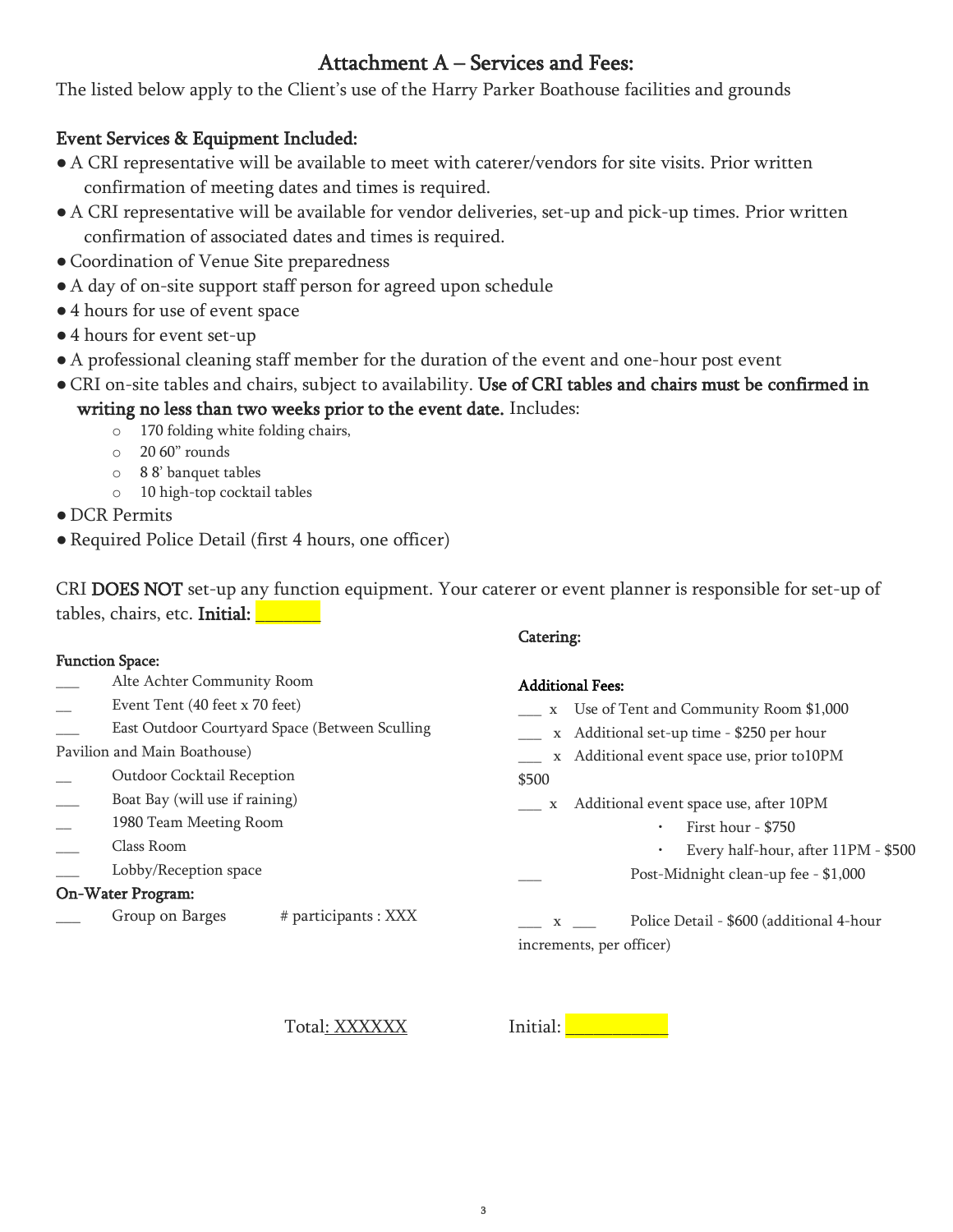## Attachment B: Facility Usage Terms

# 1.General

- Client shall use and occupy the premises in accordance with all applicable law.
- Client shall follow all rules listed on Attachment C
- Client understands that CRI occupies the Premises under a permit (Permit) from the Department of Conservation and Recreation (DCR) and the within license is granted subject to the terms, conditions and pendency of the Permit. Client shall be responsible to obtain from DCR any additional necessary permits related to this Event Agreement.
- The activities associated with this Event Agreement may not be advertised or displayed on CRI property.
- The number of persons attending Client's Event shall be agreed upon in advance with the CRI and shall not generally exceed 400 people.
- CRI is a non-smoking organization. Smoking is not allowed anywhere in or around the Harry Parker Boathouse.
- If Client uses the services of a caterer, as defined by Department of Health Regulations, 105 CMR § 590.000, the caterer must file the Registration for Catering form with the City of Boston Inspectional Services Department, Division of Health Inspection with the applicable fee at least seven days before the Event Date and provide a copy of the form to CRI
- An Event Manager, hired by CRI, shall be present during the times outlined in Event Agreement as well as one hour before the earliest start time and one hour after the estimated ending time. Client shall be charged additional fees for use of the facility outside the stated event agreement.
- All vehicles must remain on the paved parking areas adjacent to the boathouse.

# 1A. Staff Meals:

• The Client is required to provide three staff meals.

## 2. Payment and Cancellation

The client agrees to pay according to the following schedule:

- 50% deposit upon booking
- 50% 90 days prior to event

If less than 30 days to event date Full payment due upon booking

If CRI cancels for any reason, the Client will receive a full refund or the opportunity to reschedule to

the next available date. If the Client cancels for any reason the following applies:

- Less than 30 days No Refund will be issued but a 50% credit will be retained for up to one year.
- Greater than 30 days A refund of \$1,000 will be issued, or a 50% credit retained for up to one year.
- Greater than 180 days A 50% refund or \$1,000 (whichever is greater) or a full credit retained for up to one year.

## 3. Additional Hours

Initial: **\_\_\_\_\_\_\_**\_\_\_\_

Initial: **with**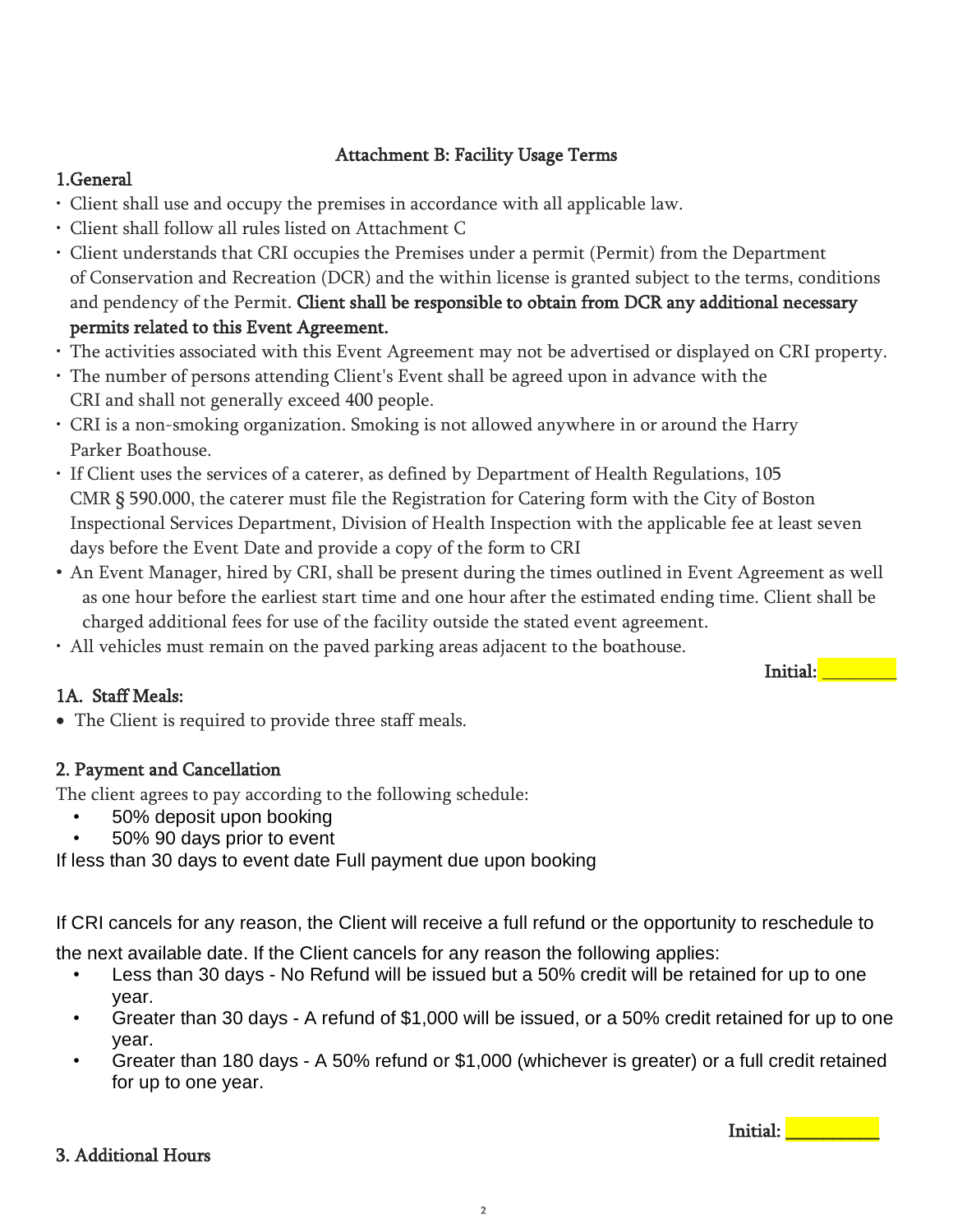An event will not be scheduled past midnight without written CRI approval. Any Client event that extends past midnight, including additional clean up time, will be charged as indicated in Attachment A.

#### 4. Removal of Property

Within one hour of the end of the stated end of the Event, unless otherwise previously approved in writing by CRI, the Client shall remove all items brought onto the premises (including all refuse).

## 5. Revocation Cancellation

Any rights of the Client under this Event Agreement may be deemed revoked if CRI has not received the payments as required hereunder on or before the dates set in this Event Agreement. In such event or in the event the Client otherwise cancels or defaults, CRI, at its option, may retain the Security Deposit as liquidated damages. Thitial: Thitial: Thitial: Thitial: Thitial: Thitial: Thitial: Thitial: Thitial: Thitial: Thitial: Thitial: Thitial: Thitial: Thitial: Thitial: Thitial: Thitial: Thitial: Thitial: Thitial: Thitial: Thit

#### 7. Indemnification

• Client shall indemnify and hold CRI harmless of and from any and all costs, claims, losses, expenses, damages, liabilities, including attorney's and other professional fees, and costs incurred or sustained by CRI arising directly or indirectly from or in connection with (a) the use or occupation of the Premises on the Event Date by Client, its agents, servants, employees, contractors, guests, invitees and (b) breach of this Event Agreement (collectively, "Loss").

• The return or retention of all or part of the Security Deposit under term #3 shall not be deemed a waiver or an accord and satisfaction of licensor's rights under this term.

\_\_\_\_\_\_\_\_\_\_\_\_\_\_\_\_\_\_\_\_\_\_\_\_\_\_\_\_\_\_\_\_ \_\_\_\_\_\_\_\_\_\_\_\_\_\_\_\_\_\_\_\_\_\_\_\_\_\_\_\_\_\_\_\_

## 8. Limitation on Liability

In no event shall either party be liable to the other party for any consequential, incidental, indirect, special or punitive damage, loss or expenses (including but not limited to business interruption, lost business, lost profits, or lost savings, even if' that party has been advised of the possible existence.

The Client Community Rowing, Inc.

Date: \_\_\_\_\_\_\_\_\_\_\_\_\_\_\_\_\_\_\_\_\_\_\_\_\_\_ Date: \_\_\_\_\_\_\_\_\_\_\_\_\_\_\_\_\_\_\_\_\_\_\_\_\_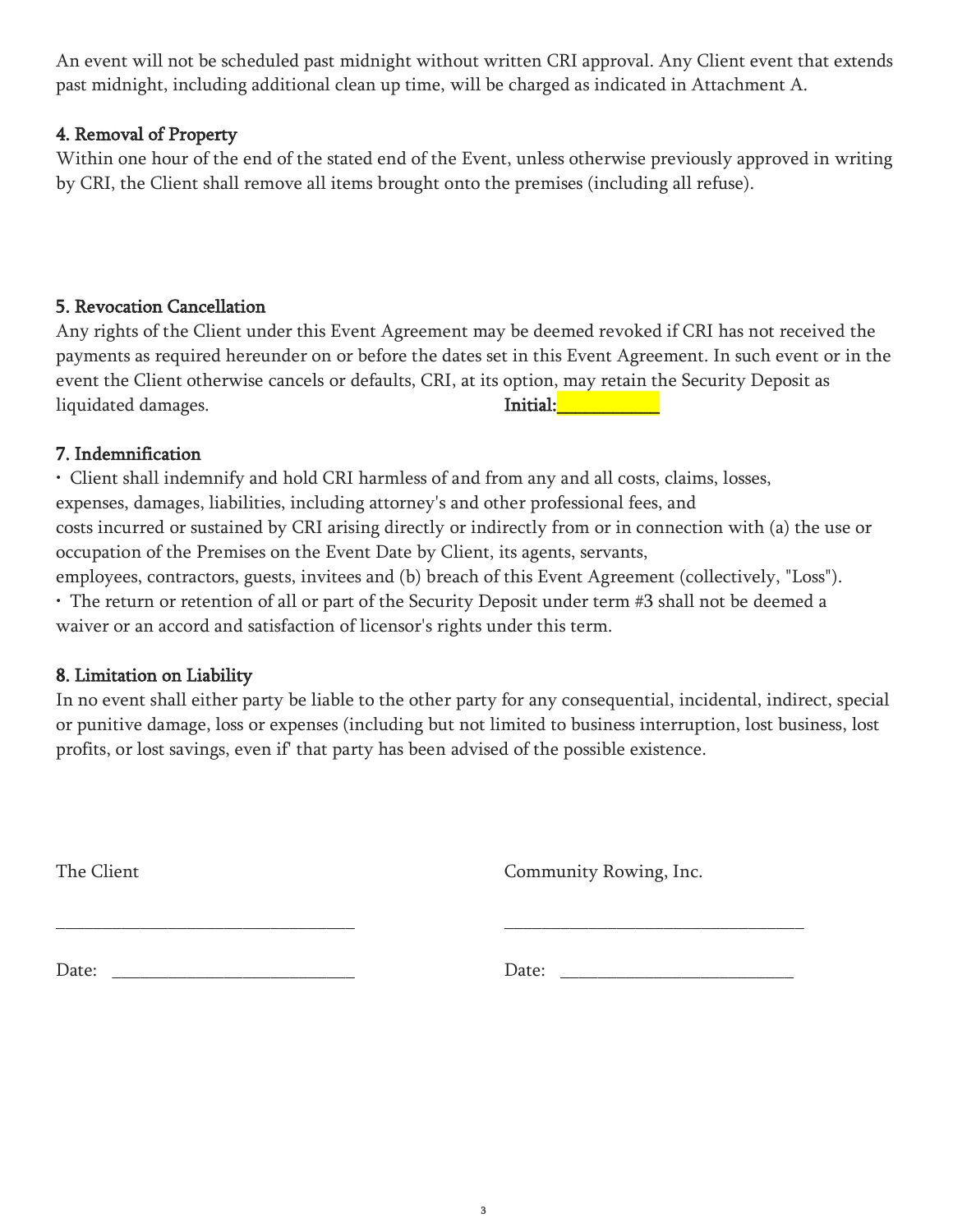### Attachment C: Rental Rules

I. Any client meetings with vendors on site at CRI. need to be coordinated with your assigned CRI representative. A CRI representative needs to be present at any client site visits with vendors/guests/staff 2. No flammable decorations, or glitter. confetti, feathers, rice are to be used. Additionally, no toys that involve confetti, glitter, or silly string are allowed. No tape is to be used on the walls, or on the tables. No fog machines are to be used in, or around the building. **Initial:** 

3. Any decorations, or activities involving open flame including sparklers. candelabras and candle sticks and votive candles are prohibited. Only battery-operated candles are permitted.

4. Decorations may NOT hang from the ceilings or light fixtures.

5. The Weight Room is off limits and may never be used as an event space or by the caterer.

6. Client shall not allow keg beer to be served. All liquor must remain inside the boathouse.

7. All events that have alcohol are required to hire a Police Detail to be on premise. \*The detail remains outside in their vehicle during the event and makes sure there are no attempts to leave the event intoxicated, driving a vehicle.

8. Renters shall not adjust spot lights, ceiling lights, wall lights, or remove light bulbs.

9. CRI is a non-smoking organization. Smoking is NOT allowed anywhere in or around the Harry Parker Boathouse, including the balconies, walkway between the Boathouse and the river, and the docks. This applies to all catering staff and guests. Thitial:

10. All non-CRI rental equipment must be approved by CRI in advance of the event and a list of non-CRI equipment must be submitted to CRI 30 days in advance of the event date.

11. All non-CRI rental equipment drop-off and pick-up days and times must be given written approval by the Licensor 30 days in advance of the event date. Drop-offs must take place on the event day and pickups must be scheduled for the morning following the event.

12. The existing second floor tables (Classroom and Meeting Room) may **NOT** be used for food preparation. Caterers must bring in their own food preparation tables. No catering equipment or food should be placed directly on any of the existing tables.

13. Any use of CRI equipment or property, inside or outside of the facility, is strictly prohibited. If used without written permission, additional fees will be assessed.

14. Alcohol service must be closed 30 minutes prior to the end of the Client's event.

15. Directly following the end of the event all CRI rental equipment used during the event must be returned to the upstairs storage closet in accordance with the diagram displayed on the inside of the door. 16. All non-CRI rental equipment that is being picked up the following morning must be stored in the Meeting Room (next to the elevator) at the end of the event during the allotted breakdown time period.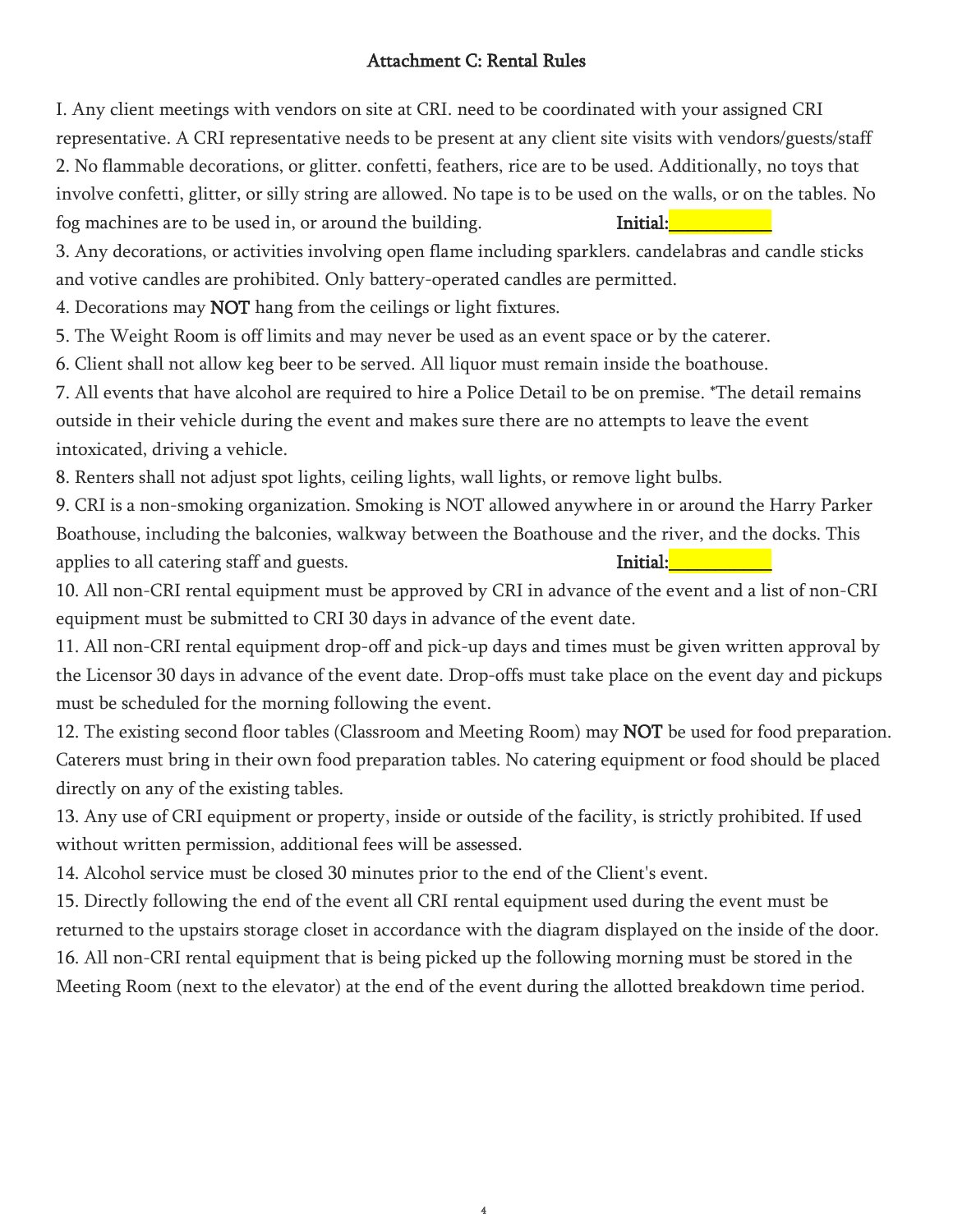#### Attachment C: Rental Rules (Continued)

17. All items including glass bottles and soda/beer cans used and discarded by guests and caterers must be removed from the building by way of the back staircase and recycled appropriately.

18. All ice should be discarded outside the back door, not in the bathroom sinks or kitchen sink.

19. All areas used by the client must be swept clean of any broken glass. food, or trash that may have dropped during the event.

21. Trash must be removed at the end of the event and placed in the dumpster outside using either the back staircase or placed in bins in order to use the elevator.

22. At the end of the breakdown time, all spaces used during the event should he emptied of all private event equipment and trash, otherwise return the Premises to the same condition as they were immediately prior to the event.

23. No children under the age of 18 are allowed on the balconies, downstairs in the boathouse or outside without being accompanied by an adult. The Client is responsible for all guests and their safety.

\_\_\_\_\_\_\_\_\_\_\_\_\_\_\_\_\_\_\_\_\_\_\_\_\_\_\_\_\_\_\_\_ \_\_\_\_\_\_\_\_\_\_\_\_\_\_\_\_\_\_\_\_\_\_\_\_\_\_\_\_\_\_\_\_

Initial: **with the set of the set of the set of the set of the set of the set of the set of the set of the set** 

The Client Community Rowing, Inc.

Date: \_\_\_\_\_\_\_\_\_\_\_\_\_\_\_\_\_\_\_\_\_\_\_\_\_\_ Date: \_\_\_\_\_\_\_\_\_\_\_\_\_\_\_\_\_\_\_\_\_\_\_\_\_\_